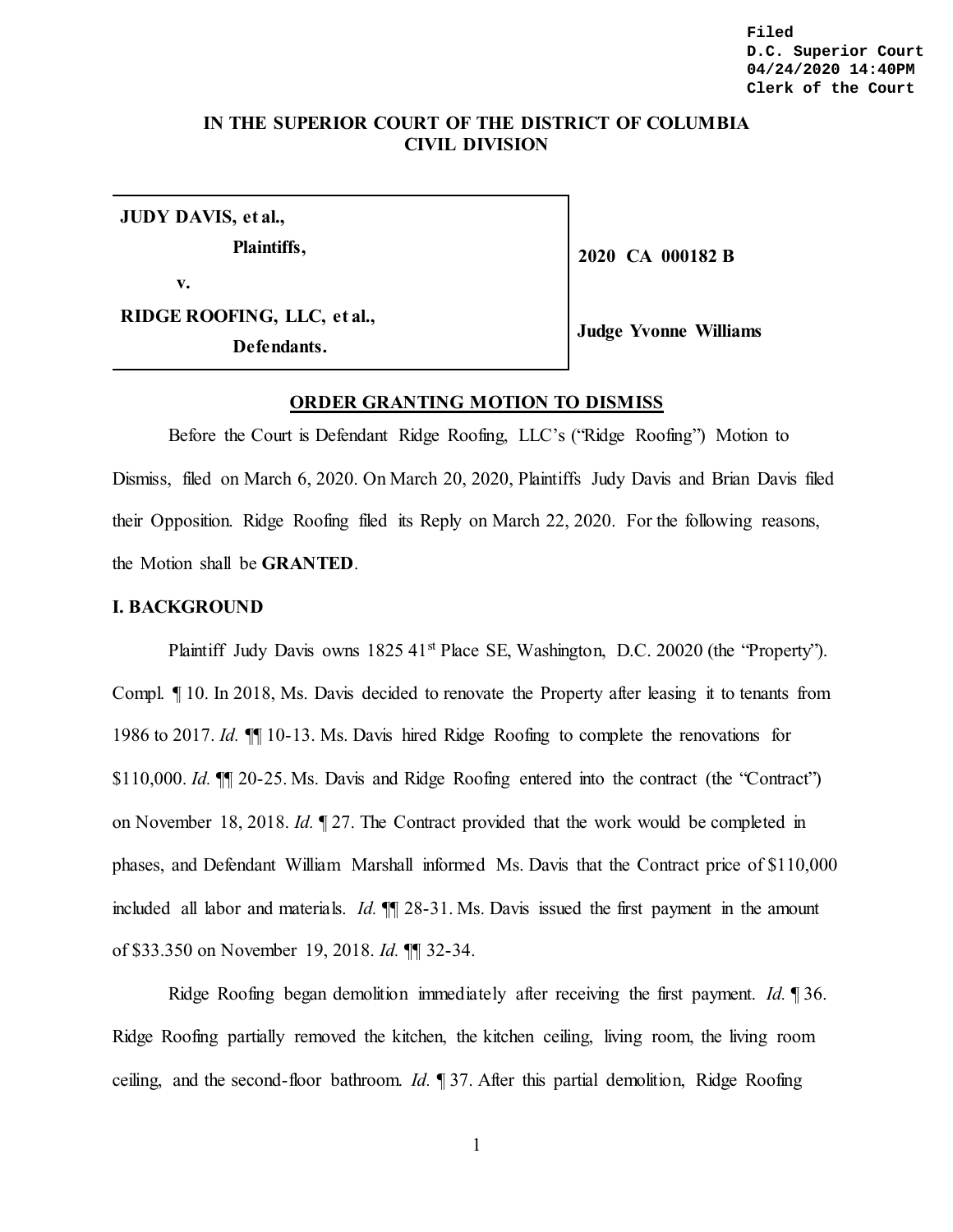stopped worked on the renovation. *Id.* ¶ 38. Mr. Marshall told Ms. Davis to pay her second installment of \$33,350 for work to continue. *Id.* ¶ 44. On February 5, 2019, Ms. Davis issued two checks of \$16,750 for the second installment. *Id.* ¶ 45. Around mid-March 2019, Ridge Roofing resumed work on Ms. Davis's home. *Id.*  $\parallel$  46. Around the same time, Ms. Davis's son, Brian Davis, went to the Property to do a walk through and noticed no additional work had been completed and the house was torn apart. *Id.* ¶ 48. Aside from the partial demolition, none of the other work specified in the Contract was performed. *Id.* ¶¶ 50-51.

Based on their failure to perform the work, Ms. Davis filed this lawsuit (the "Complaint") against Defendants, alleging breach of contract. On March 6, 2020, Ridge Roofing filed its Motion to Dismiss, arguing that Mr. Marshall should be dismissed because the Complaint fails to state a cause of action against him, and that Mr. Davis lacks standing to bring any claim against Defendants. On March 20, 2020, Mr. Davis and Ms. Davis filed their Opposition. On March 22, 2020, Ridge Roofing filed its Reply.

### **II. LEGAL STANDARD**

A complaint should be dismissed under Rule 12(b)(6) if it does not satisfy the requirement of Rule 8(a) that a pleading contain a "short and plain statement of the claim showing that the pleader is entitled to relief."

"To survive a motion to dismiss, a complaint must contain sufficient factual matter, accepted as true, to state a claim to relief that is plausible on its face." *Potomac Development Corp. v. District of Columbia*, 28 A.3d 531, 544 (D.C. 2011) (quotation and citations omitted). "A claim has facial plausibility when the plaintiff pleads factual content that allows the court to draw the reasonable inference that the defendant is liable for the misconduct alleged." *Id*. (quotation and citations omitted). "Where a complaint pleads facts that are merely consistent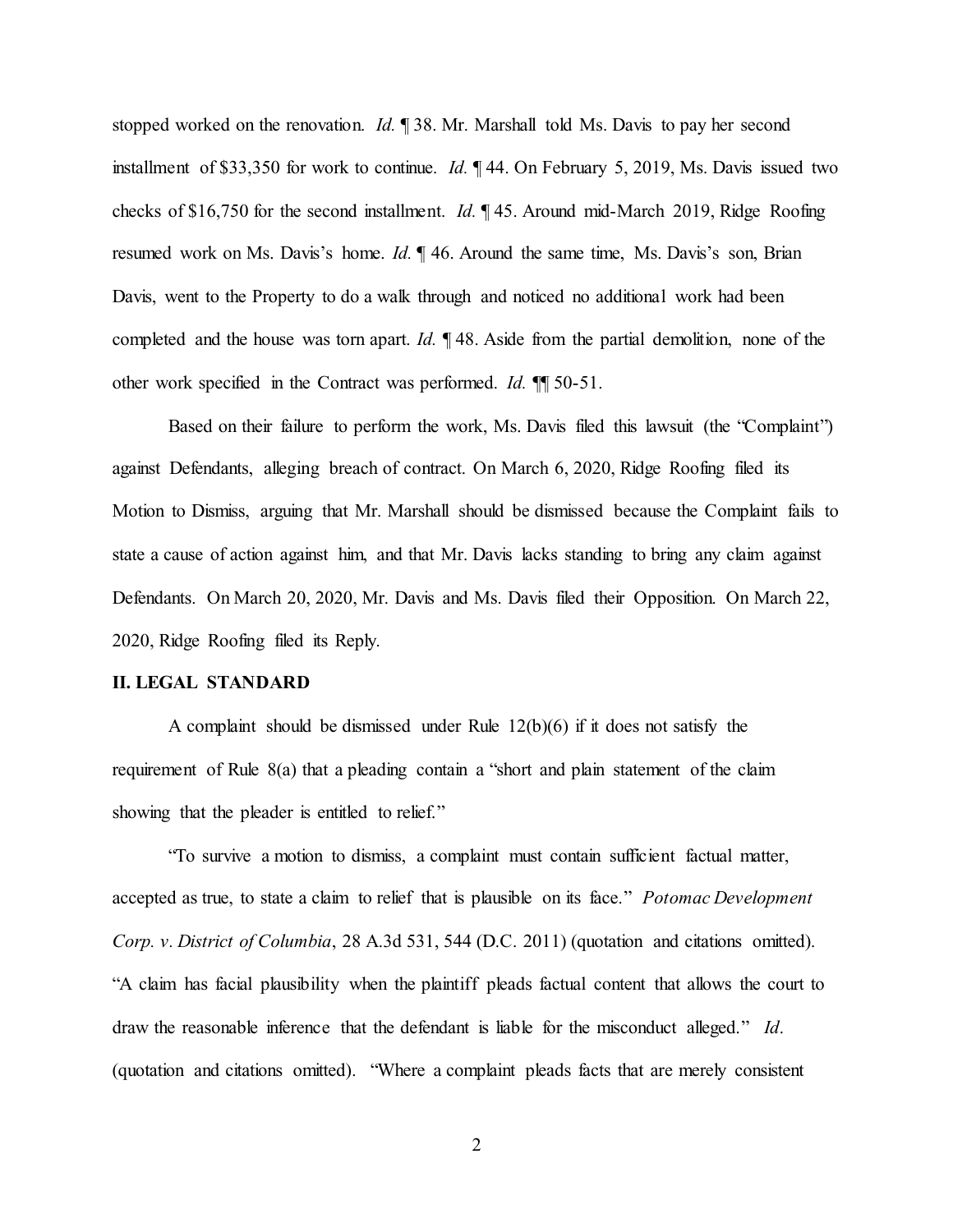with a defendant's liability, it stops short of the line between possibility and plausibility of entitlement to relief." *Id*. (quotation and citation omitted). "To satisfy Rule 8(a), plaintiffs must nudge their claims across the line from conceivable to plausible." *Tingling-Clemons v. District of Columbia*, 133 A.3d 241, 246 (D.C. 2016) (quotation and citation omitted).

"A complaint should not be dismissed because a court does not believe that a plaintiff will prevail on its claim; indeed, it may appear on the face of the pleadings that a recovery is very remote and unlikely but that is not the test." *Carlyle Investment Management, LLC v. Ace American Insurance Co.*, 131 A.3d 886, 894 (D.C. 2016) (quotations, brackets, and citations omitted). In addition, the Court should "draw all inferences from the factual allegations of the complaint in the plaintiff's favor." *Id*. (quotations and citations omitted). However, legal conclusions "are not entitled to the assumption of truth," *Potomac Development Corp.*, 28 A.3d at 544 (quotation and citation omitted), so "[t]hreadbare recitals of the elements of a cause of action, supported by mere conclusory statements, do not suffice." *Sundberg v. TTR Realty, LLC*, 109 A.3d 1123, 1128-29 (D.C. 2015) (quotation omitted). The "complaint must plead factual content that allows the court to draw the reasonable inference that defendant is liable for the misconduct alleged." *Poola v. Howard University*, 147 A.3d 267, 276 (D.C. 2016) (quotation omitted).

### **III. DISCUSSION**

Drawing all inferences in Mr. Davis and Ms. Davis's favor as the nonmoving parties, the Court now directs its attention to the underlying merits of the Motion to Dismiss.

## **A. CLAIMS AGAINST MR.MARSHALL**

Ridge Roofing moves for dismissal of Mr. Marshall because he is a member of the limited liability corporation and cannot be held personally liable for the company's debts and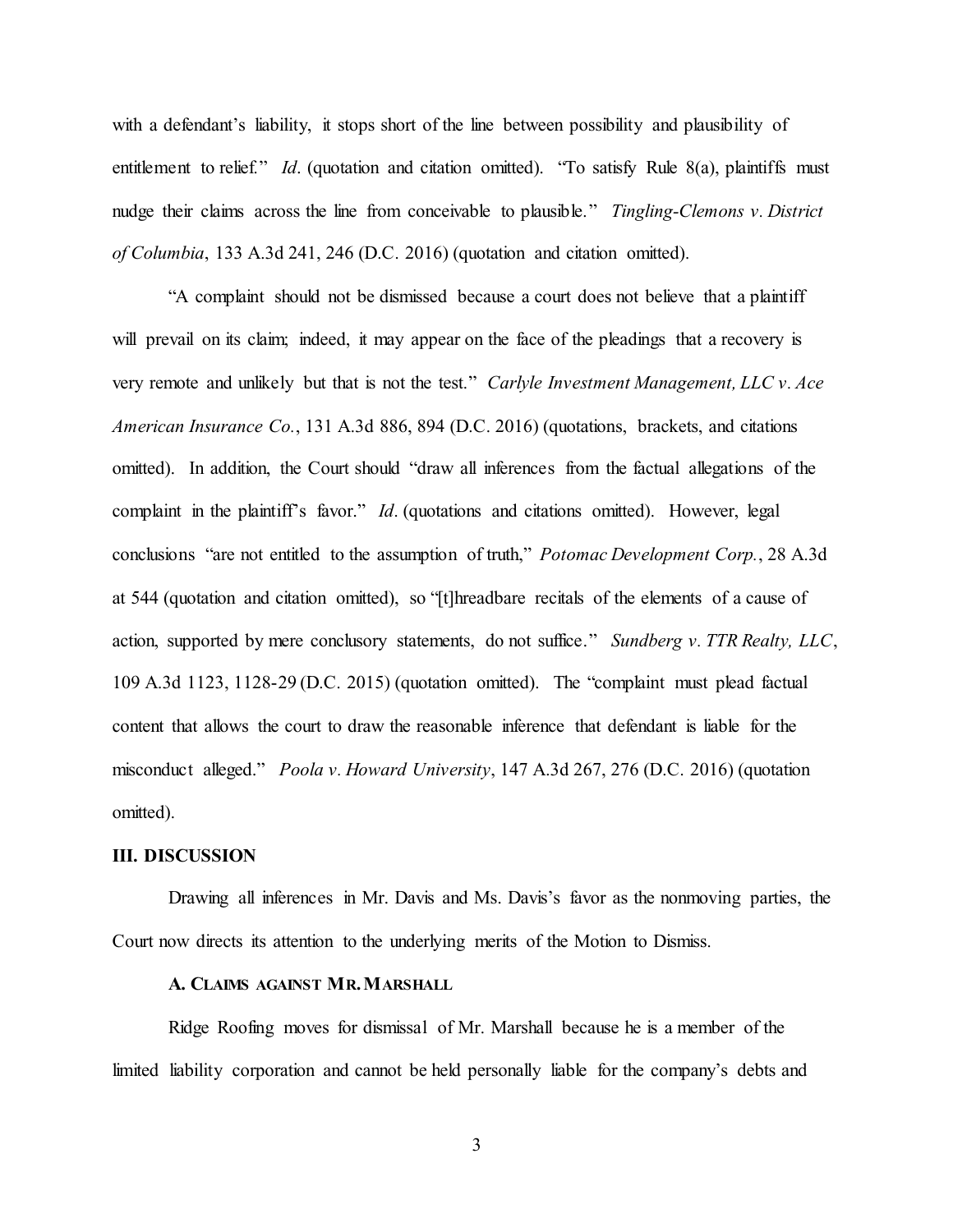obligations. Pursuant to D.C. Code § 29-803.04, "the debts, obligations or other liabilities. . . shall not become the debts obligations or other liabilities of a member or manager solely by reason of the member acting as a member."

Ms. Davis alleges that she entered into the Contract with Ridge Roofing, a limited liability company; she does not address Mr. Marshall's relationship to Ridge Roofing. *See*  Compl. ¶ 3, ¶ 37. She also does not include any factual allegations that could support an inference of piercing the corporate veil or wrong-doing such that Mr. Marshall could be held personally liable. Rather, she argues that she entered into the Contract with Mr. Marshall. Ridge Roofing is the only party to the Contract. Even drawing all inferences in her favor as the nonmoving party, there are no factual allegations in the Complaint that could support holding Mr. Marshall personally liable. As such, Mr. Marshall shall be dismissed from the Complaint from this matter.

#### **B. MR.DAVIS'S STANDING**

Ridge Roofing also seeks dismissal of Brian Davis as a party because he does not have standing to bring any claims against Ridge Roofing. To constitutionally bring a claim against a defendant, a plaintiff must have an injury in fact that is casually related to the conduct of the defendant. *See Lujan v. Defenders of Wildlife*, 504 U.S. 555, 560 (1992)(establishing the threepronged analysis for standing under Article III of the United States Constitution). The Complaint alleges that Ms. Davis purchased the Property in 1978, rented it between 1986 to 2017, and hired the Defendants to renovate the Property. Compl. ¶¶ 10-13. Mr. Davis is her son, not a party to the Contract, and does not live in the Property. For these reasons, Mr. Davis has failed to allege an injury in fact that causally related to the conduct of Ridge Roofing. In addition, Ms. Davis and